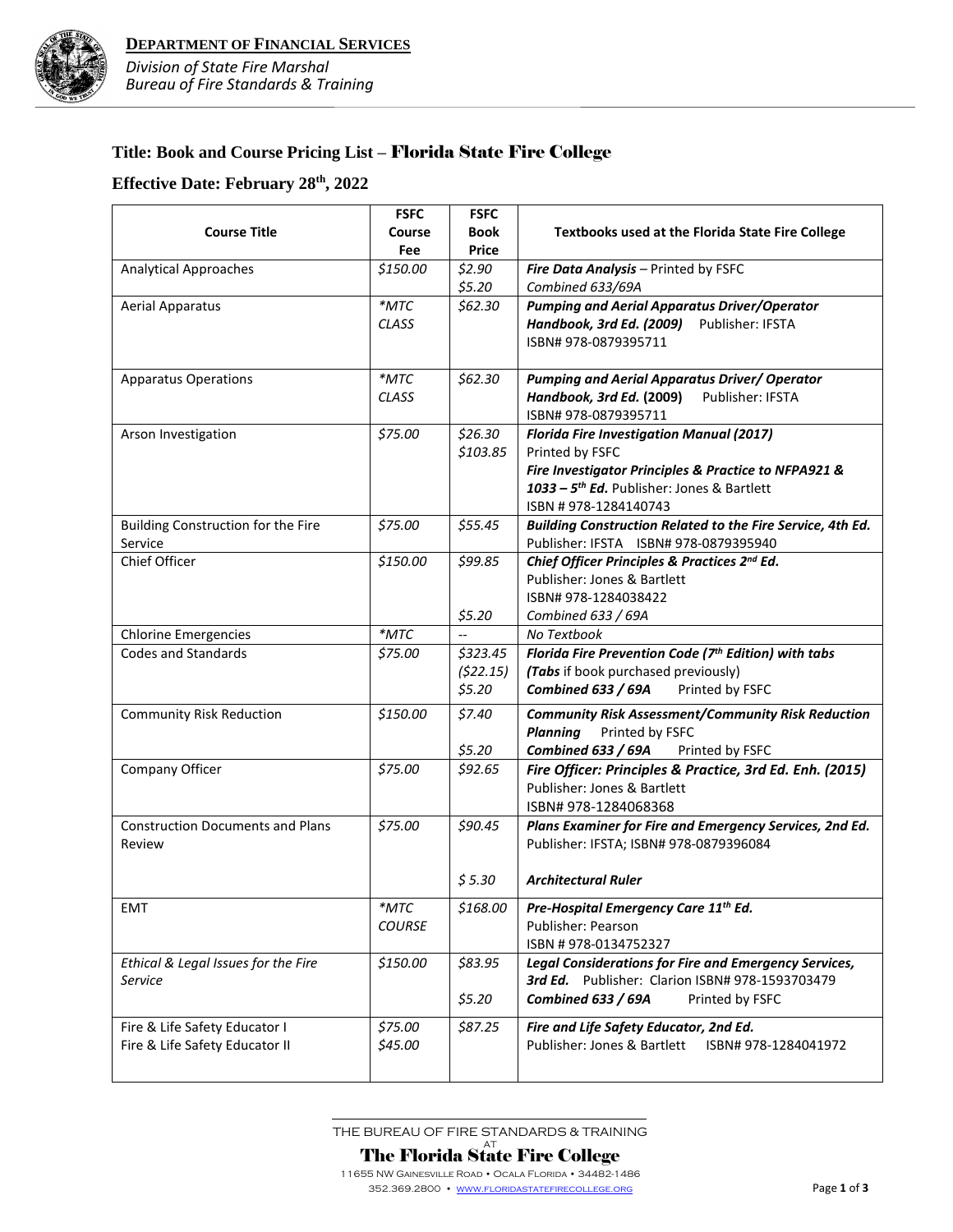| <b>Course Title</b>                                                         | <b>FSFC</b><br>Course<br>Fee | <b>FSFC Book</b><br><b>Price</b> | <b>Textbooks used at the Florida State Fire College</b>                                                                                                 |
|-----------------------------------------------------------------------------|------------------------------|----------------------------------|---------------------------------------------------------------------------------------------------------------------------------------------------------|
| <b>Fire Chemistry</b>                                                       | \$75.00                      | \$96.00                          | Fire Dynamics, 2 <sup>nd</sup> Ed. Publisher: Pearson<br>ISBN# 978-0133842708                                                                           |
| Fire Extinguisher Technician                                                | \$150.00                     | \$68.60                          | NFPA 10: Standard for Portable Fire Extinguishers,<br>2018 Edition<br>ISBN: 978-1455916597                                                              |
|                                                                             |                              | (520.00)                         | NFPA 10-2013 Edition still available)                                                                                                                   |
| Fire Investigation: Origin & Cause                                          | \$75.00                      | \$26.30                          | <b>Florida Fire Investigation Manual (2017)</b><br>Printed by FSFC                                                                                      |
|                                                                             |                              | \$103.85                         | Fire Investigator Principles & Practice to NFPA921 &<br>1033 - 5 <sup>th</sup> Ed. Publisher: Jones & Bartlett<br>ISBN #978-1284140743                  |
| Fire Prevention Organizational<br>Management                                | \$150.00                     | \$104.35<br>\$5.20               | Management in the Fire Service $-5$ <sup>th</sup> Ed.<br>Publisher: Jones & Bartlett<br>ISBN #978-1449690786<br>Combined 633 / 69A<br>Printed by FSFC   |
| <b>Fire Prevention Practices</b>                                            | \$75.00                      | \$68.40                          | Fire Inspection and Code Enforcement, 8th Ed. (2009)                                                                                                    |
| Fire Service Course Delivery<br>Fire Service Course Design                  | \$75.00<br>\$75.00           | \$55.45                          | Fire & Emergency Services Instructor, 9th Ed<br>Publisher: IFSTA<br>ISBN# 978-0879396961                                                                |
| <b>Fire Service Hydraulics</b>                                              | $*$ MTC                      | \$62.30                          | <b>Pumping and Aerial Apparatus Driver/ Operator</b><br>Publisher: IFSTA<br>Handbook, 3rd Ed.<br>ISBN# 978-0879395711                                   |
| Firefighter I Firefighter II                                                | $^*$ MTC                     | \$64.45                          | <b>Essentials of firefighting 7th Edition</b><br>Publisher: IFSTA<br>ISBN# 978-0879396572                                                               |
|                                                                             |                              | \$4.05                           | D.O.T. -ERG (GOLD), 2020 Ed. Publisher: Keller<br>ISBN# 978-1645510239                                                                                  |
| Firefighting Tactics & Strategies I<br>Firefighting Tactics & Strategies II | \$75.00<br>\$75.00           | \$120.00                         | <b>Strategic and Tactical Considerations on the</b><br>Fireground, 4th Ed. (2011)<br>Publisher: Pearson<br>ISBN# 978-0134442648                         |
|                                                                             |                              |                                  |                                                                                                                                                         |
| FL Health & Safety Officer                                                  | \$75.00                      | \$98.95<br>\$5.20                | Occupational Safety and Health in the Emergency<br>Services, 4th Ed.<br>Publisher: Jones & Bartlett<br>ISBN# 978-1284035919<br>Combined 633/69A         |
| FL Incident Safety Officer                                                  | \$75.00                      | \$98.05<br>\$5.20                | Fire Department Incident Safety Officer, 3rd Ed.<br>Revised; Publisher: Jones & Bartlett<br>ISBN# 978-1284216554<br>Printed by FSFC<br>Combined 633/69A |